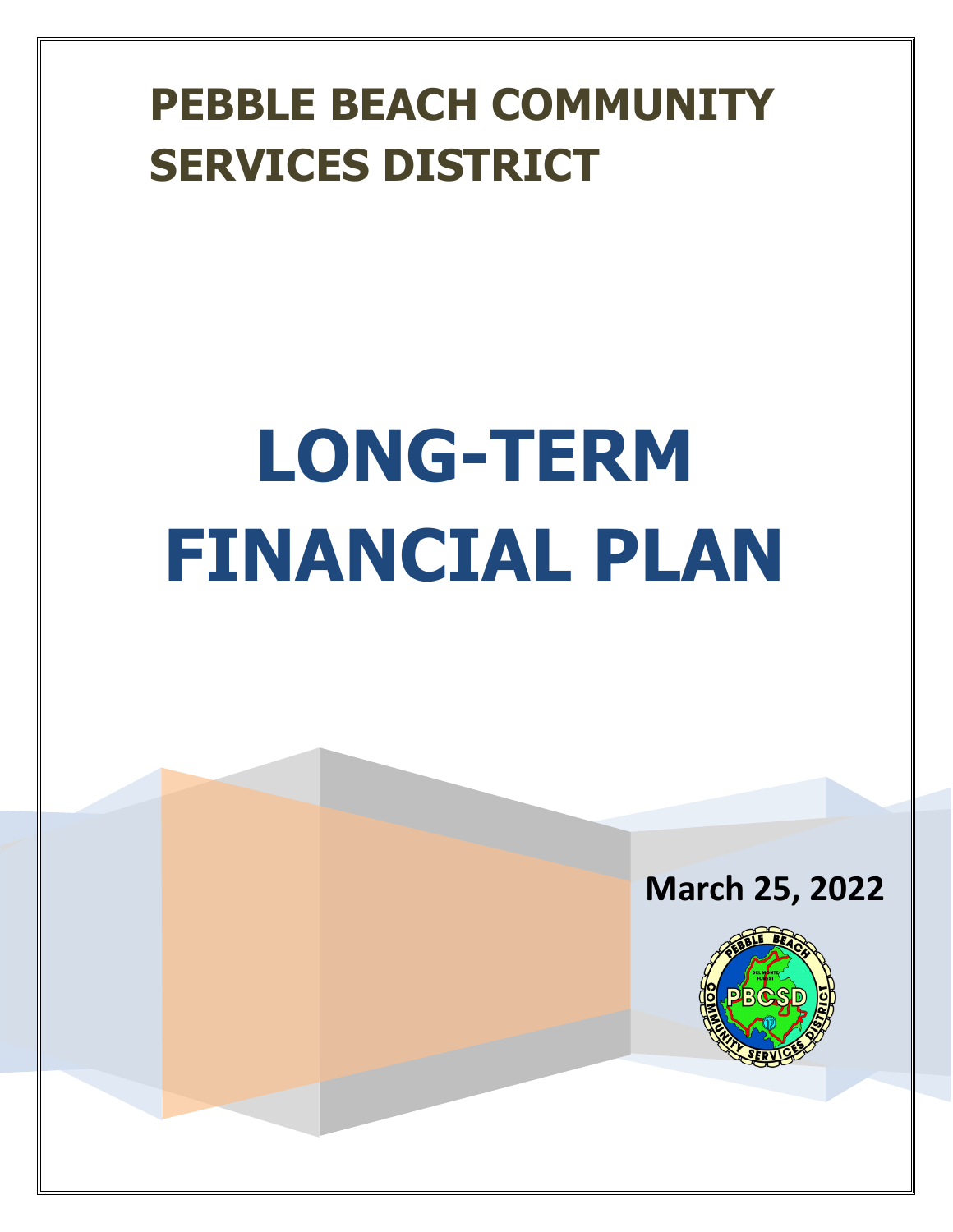#### **PEBBLE BEACH COMMUNITY SERVICES DISTRICT LONG-TERM FINANCIAL PLAN March 25, 2022**

#### **OBJECTIVES**

The Long-Term Financial Plan of the Pebble Beach Community Services District (PBCSD) has been prepared with the following objectives:

- Identify the District's current and estimated future resources to finance operations (O&M) and capital outlays.
- Provide a funding method for the District's 15-Year Capital Outlay Program (COP) on a "pay-as-you-go" basis.
- Set criteria and target levels for reserves designated for various purposes.
- Provide a projection of the District's long-term financial position.

#### **SUMMARY**

#### **CURRENT RESOURCES AND DESIGNATIONS**

The District has approximately **\$27 million** in cash and investments as of March 1, 2022. This amount is proposed to be designated as presented in the chart below and explained as follows:



#### **DESIGNATION OF CURRENT \$27 MILLION CASH BALANCE**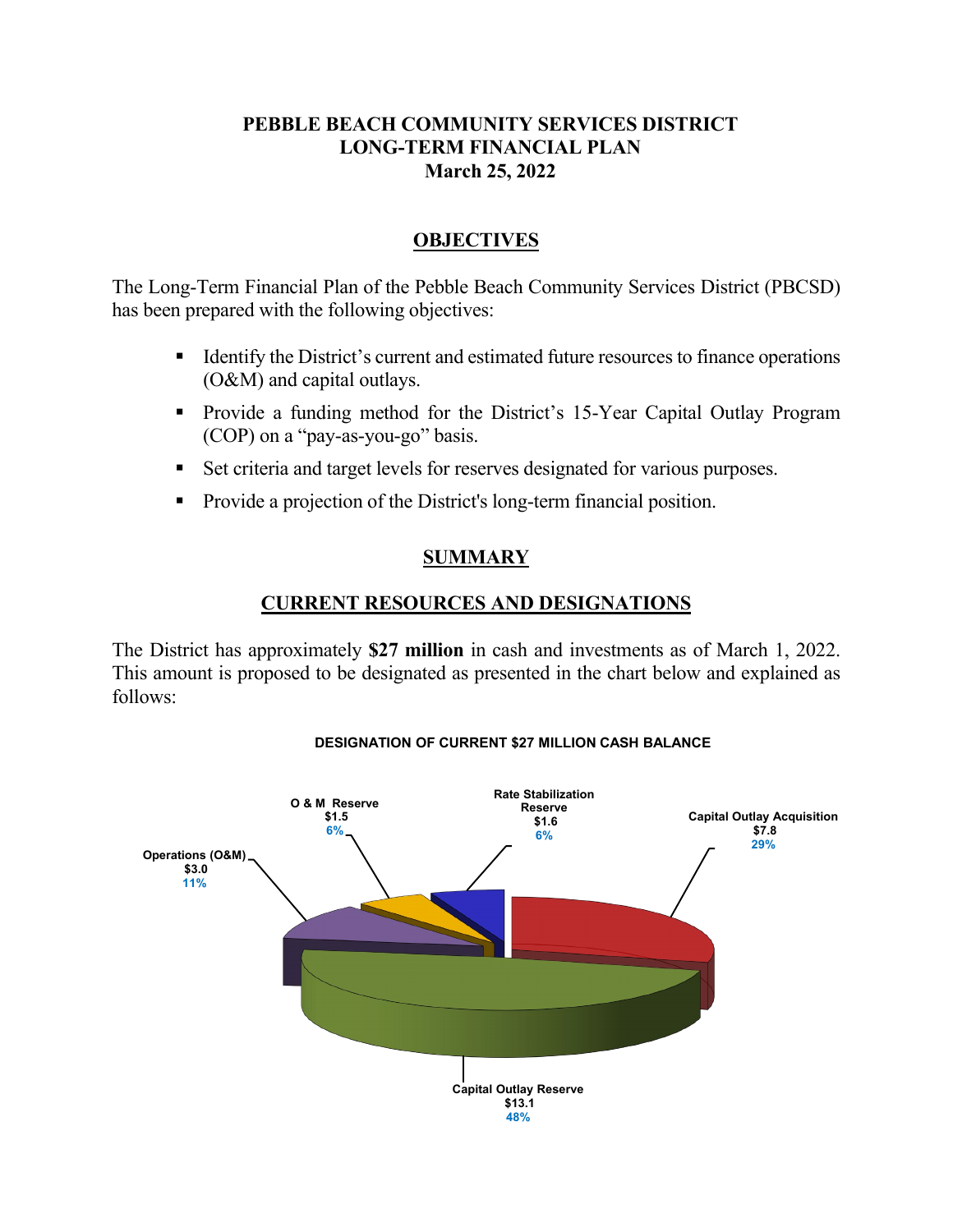#### **1. Operations (O&M)**

The **\$3 million** designated for operations is based on the cyclical revenue flow and O&M expenses. The revenue inflow to the District does not evenly match monthly the O&M expenses. The District receives most of its annual revenue twice a year, in December and April. The recommended amount is expected to finance the operations for March through December 2022. A short-term cash flow projection is provided in **Appendix A.** 

#### **2. Capital Acquisition Fund**

The capital outlays and other construction projects that are planned to be completed in the remaining part of the current fiscal year or rolled over to the next fiscal will be financed with the **\$7.8 million** allocated to the Capital Acquisition Fund. This amount includes \$2.8 million for sewer pump station rehabilitations, sewer line replacements, and other equipment; \$1.6 million for the PBCSD 1/3 share of Carmel Area Wastewater District (CAWD) Treatment Plant capital improvements; and \$3.4 million for undergrounding projects.

#### **3. Reserves**

According to District policies, the **Operating (O&M) Reserve** is set at **\$1.5 million** which is **10%** of the current O&M Budget. The **Rate Stabilization Reserve** is at **\$1.6 million** which is **50%** of the amount budgeted for wastewater operations.

The **Capital Outlay Reserve** amount of **\$13.1 million** has been determined by a methodology using estimated cost and useful life of the capital outlays, with the exception of undergrounding projects, as explained in more detail in this report.

In addition to the \$3.4 million in the Capital Acquisition Fund, the 2022 Long-Term Capital Outlay Plan (COP) includes \$30 million of undergrounding. This amount is \$11.5 **million** less than the prior year's plan allocation of \$41.5 million due to adjustments made for the remaining three phases of main line undergrounding. The District may accomplish these projects on a pay-as-you-go basis as illustrated in this report.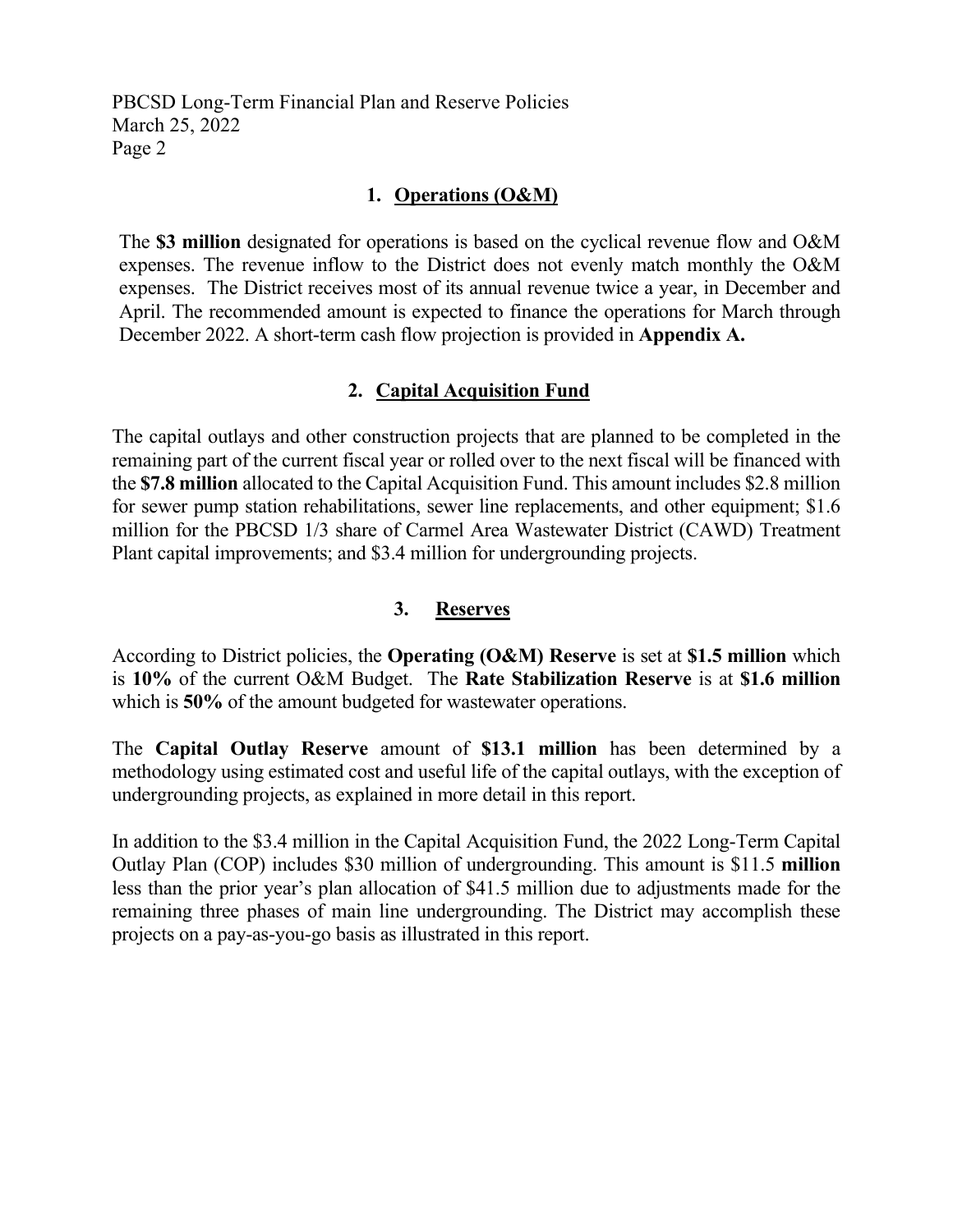#### **ESTIMATED FUTURE REVENUE AND DESIGNATIONS**



The following chart displays the District's estimated \$21 million annual revenue by source. 

The proposed allocation of \$21 million future annual revenue is presented in the chart below and explained as follows:

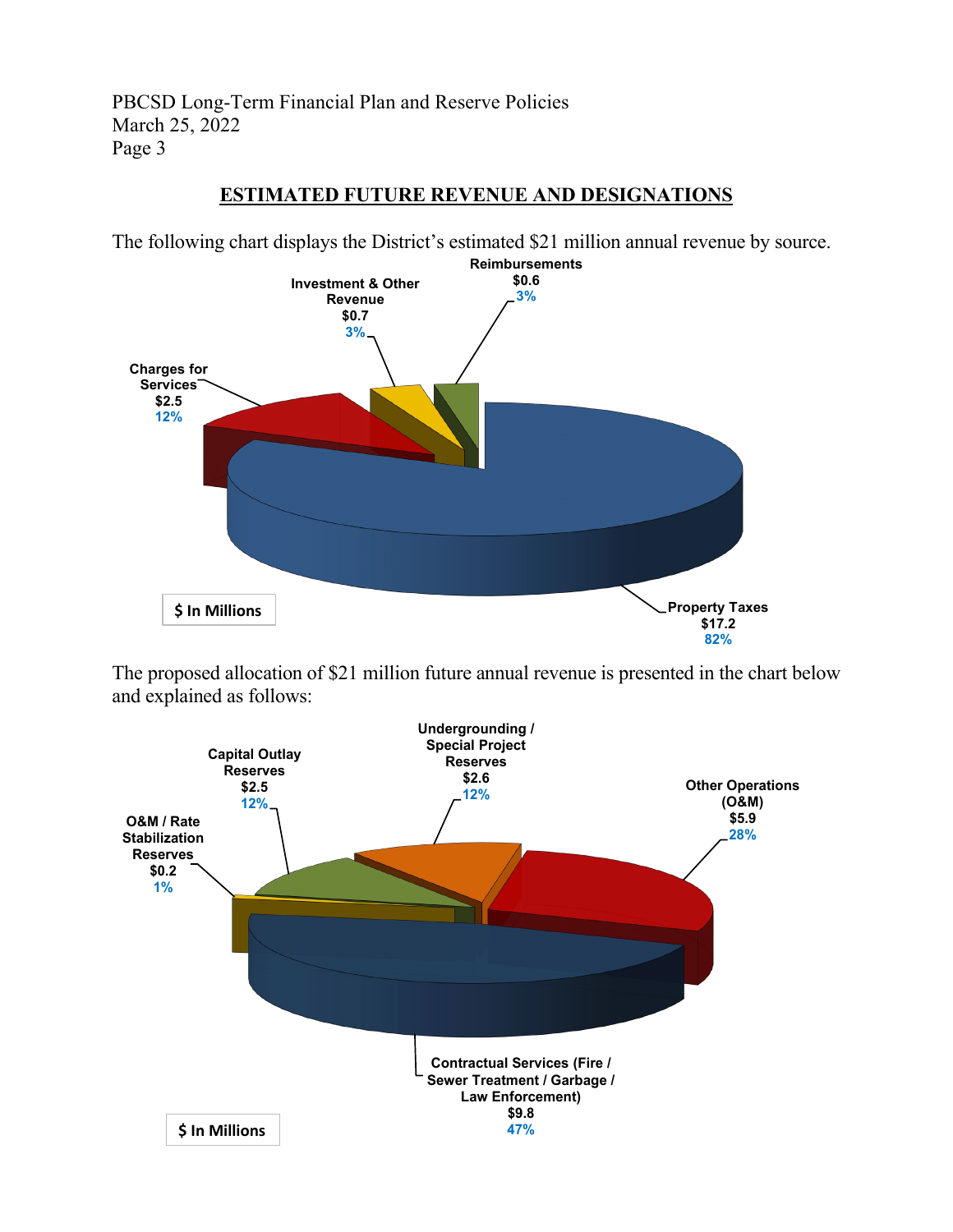Currently, District's annual revenues exceed its annual O&M expenses (excluding depreciation) by **\$5.1 million**. A portion of this amount will be needed to maintain the reserves and to pay for required capital outlays, and a portion is expected to be available to finance special projects such as undergrounding of overhead utilities.

#### **Operations (O&M)**

The District's annual revenue is sufficient to finance its contractual services (\$9.8 million) and other O&M expenses (\$5.9 million) over the next 15 years. The revenue in excess of the O&M expenses can be allocated as described in the following "Reserves" section.

#### **1. Reserves**

The plan includes an annual allocation of **\$100,000** each to the **O&M Reserve** and the **Rate Stabilization Reserve** to maintain them at 10% of the O&M budget and 50% of the wastewater operations budget, respectively.

An annual allocation of **\$2.5 million** calculated for the **Capital Outlay Reserve** using the cost and useful life of each item included in the Long-Term COP. The methodology used is further explained in the "Background" section in this report.

**Special Projects/Undergrounding/Building Reserves:** It is estimated that **\$2.6 million** in annual revenue will be available that may be used to finance the \$30 million in undergrounding projects over the 15-year term. The Long-Term COP includes three phases of \$10 million main line undergrounding projects every four years (at annual costs of \$200,000, \$200,000, \$4.8 million, and \$4.8 million). These projects can be financed with the understanding that in some years the reserves may temporarily fall below the fully funded requirement, identified in this Long-Term Financial Plan, while the money is saved for the next undergrounding project. These temporary deficits are reported as negative numbers in the following table under the column heading "Excess / (Deficient) Funding for Special Projects Reserve."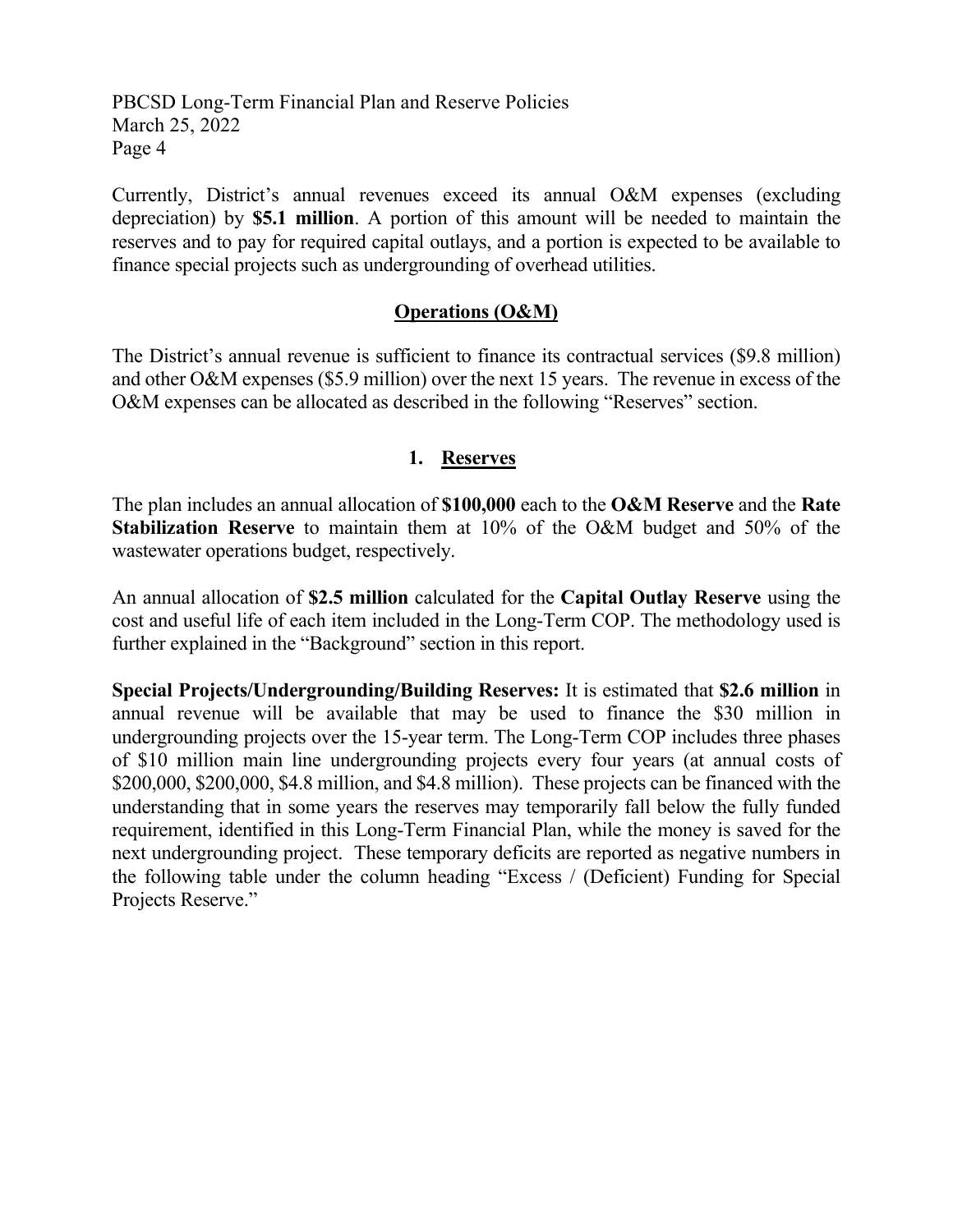| <b>Fiscal Year</b><br><b>Ending</b> | <b>Required</b><br><b>Capital</b><br><b>Reserve based</b><br>on Proposed<br>Plan <sup>*</sup> | <b>Capital</b><br><b>Reserve</b><br><b>Balance</b> | Excess /<br>(Deficient)<br><b>Funding for</b><br><b>Special</b><br><b>Projects</b><br><b>Reserve</b> |  |  |  |  |
|-------------------------------------|-----------------------------------------------------------------------------------------------|----------------------------------------------------|------------------------------------------------------------------------------------------------------|--|--|--|--|
|                                     |                                                                                               |                                                    |                                                                                                      |  |  |  |  |
| 2021-22                             | \$14.5                                                                                        | \$13.1                                             | (\$1.4)                                                                                              |  |  |  |  |
| 2022-23                             | \$11.7                                                                                        | \$12.6                                             | \$1.0                                                                                                |  |  |  |  |
| 2023-24                             | \$11.4                                                                                        | \$14.8                                             | \$3.4                                                                                                |  |  |  |  |
| 2024-25                             | \$9.8                                                                                         | \$11.0                                             | \$1.2                                                                                                |  |  |  |  |
| 2025-26                             | \$8.4                                                                                         | \$7.4                                              | (\$1.0)                                                                                              |  |  |  |  |
| 2026-27                             | \$8.2                                                                                         | \$9.6                                              | \$1.4                                                                                                |  |  |  |  |
| 2027-28                             | \$9.0                                                                                         | \$12.8                                             | \$3.8                                                                                                |  |  |  |  |
| 2028-29                             | \$10.0                                                                                        | \$11.6                                             | \$1.6                                                                                                |  |  |  |  |
| 2029-30                             | \$11.0                                                                                        | \$10.3                                             | (\$0.6)                                                                                              |  |  |  |  |
| 2030-31                             | \$11.7                                                                                        | \$13.5                                             | \$1.8                                                                                                |  |  |  |  |
| 2031-32                             | \$12.1                                                                                        | \$16.3                                             | \$4.2                                                                                                |  |  |  |  |
| 2032-33                             | \$12.7                                                                                        | \$14.7                                             | \$2.0                                                                                                |  |  |  |  |
| 2033-34                             | \$13.3                                                                                        | \$13.1                                             | (\$0.2)                                                                                              |  |  |  |  |
| 2034-35                             | \$12.9                                                                                        | \$15.3                                             | \$2.4                                                                                                |  |  |  |  |
| 2035-36                             | \$13.9                                                                                        | \$18.8                                             | \$5.0                                                                                                |  |  |  |  |
| 2036-37                             | \$15.0                                                                                        | \$22.5                                             | \$7.6                                                                                                |  |  |  |  |

\* Required Capital Reserve based on pay-as-you-go financing of capital outlays provided in the Long-Term COP (including Undergrounding Projects).

The **Appendix B** on page 12 provides the estimated annual revenues, capital expenditures, and balances for the District reserve balances over the term of the proposed Long-Term Financial Plan. The **Appendix C** on page 14 is a visual representation of the table above.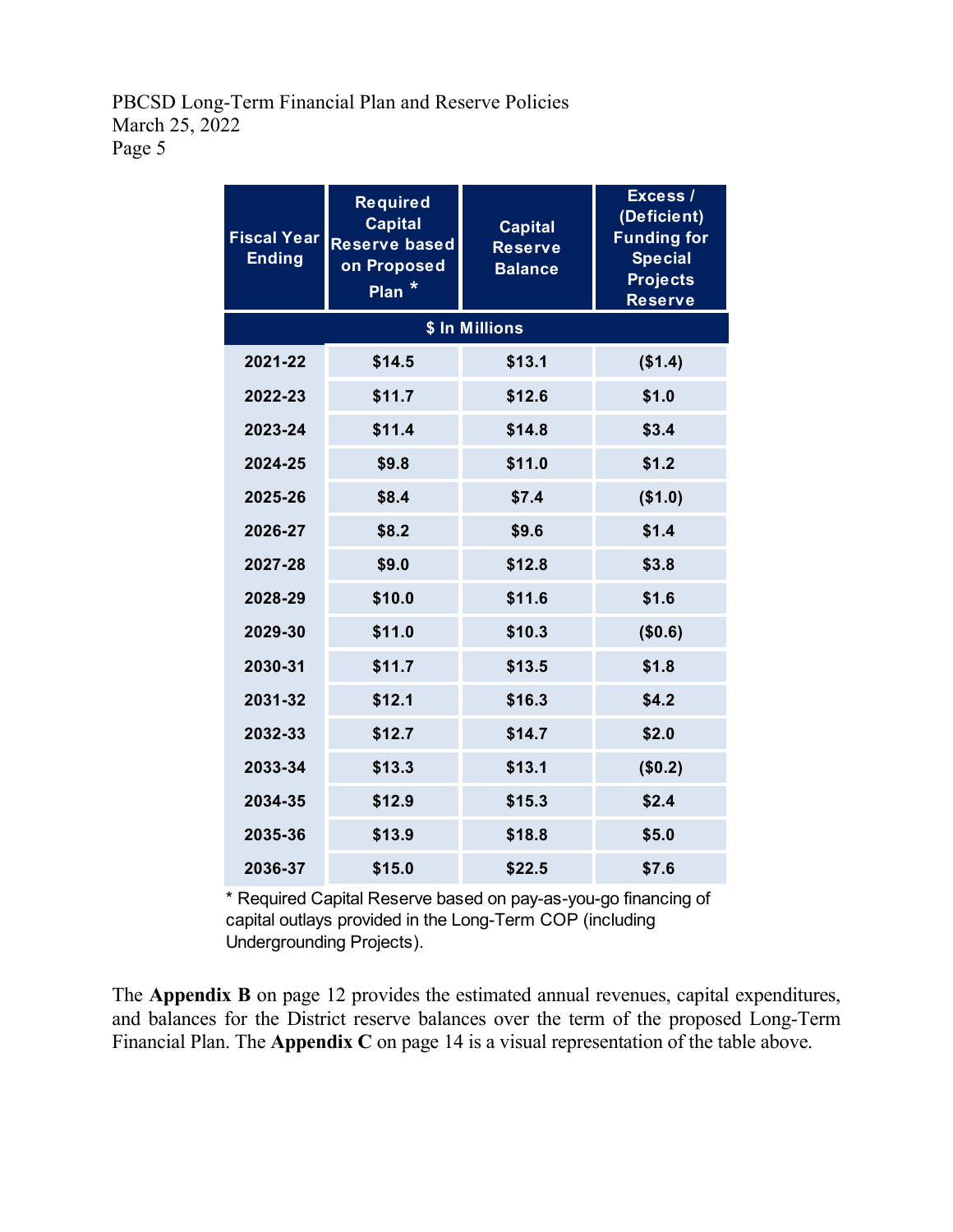#### **CONCLUSION**

The District is expected to maintain financial stability while continuing with its increased undergrounding program without material risk over the next 15 years. Due to various economic factors, assumptions used, and the length of the time period, it is recommended the District continue with its practice of updating its Long-Term Capital Outlay Program and Financial Plan annually and make adjustments as needed.

#### **ASSUMPTIONS MADE**

The following are the assumptions and concepts used to develop the Plan:

- All capital outlays, with the exception of Reclamation assets, will be financed with the District's own resources on a pay-as-you-go basis (no debt financing).
- A total of \$8.2 million in Reclamation assets (Distribution System and Forest Lake Reservoir) will be fully financed by the Reclamation Project.
- At the end of the 15 years, the District will continue to be in existence and adequate reserves will be available for future periods.
- The costs included in the Long-Term COP are based on estimated current costs and the revenues and expenditures projected in the Long-Term Financial Plan have not been increased over time. If the District revenues increase at the same rate as its O&M expenditures, the amount available for the required capital outlays, undergrounding, and other discretionary projects will also increase at the same rate.

## **GASB 54 REPORTING IMPLEMENTATION**

The Governmental Accounting Standards Board (GASB) Statement 54 requires the District to report the fund balance (the difference between assets and liabilities) of the *governmental funds* in the following categories on its annual financial statements.

- **1) Non-spendable Fund Balance:** Amounts that cannot be spent due to form; for example, inventories and prepaid amounts.
- **2) Restricted Fund Balance:** Amounts constrained for a specific purpose by external parties (i.e. creditors, debt covenants, grantors, contributors, laws and regulations of other governments), as well as enabling legislation.
- **3) Committed Fund Balance:** Amounts constrained for a specific purpose by a formal action of a government's highest level of decision-making authority. In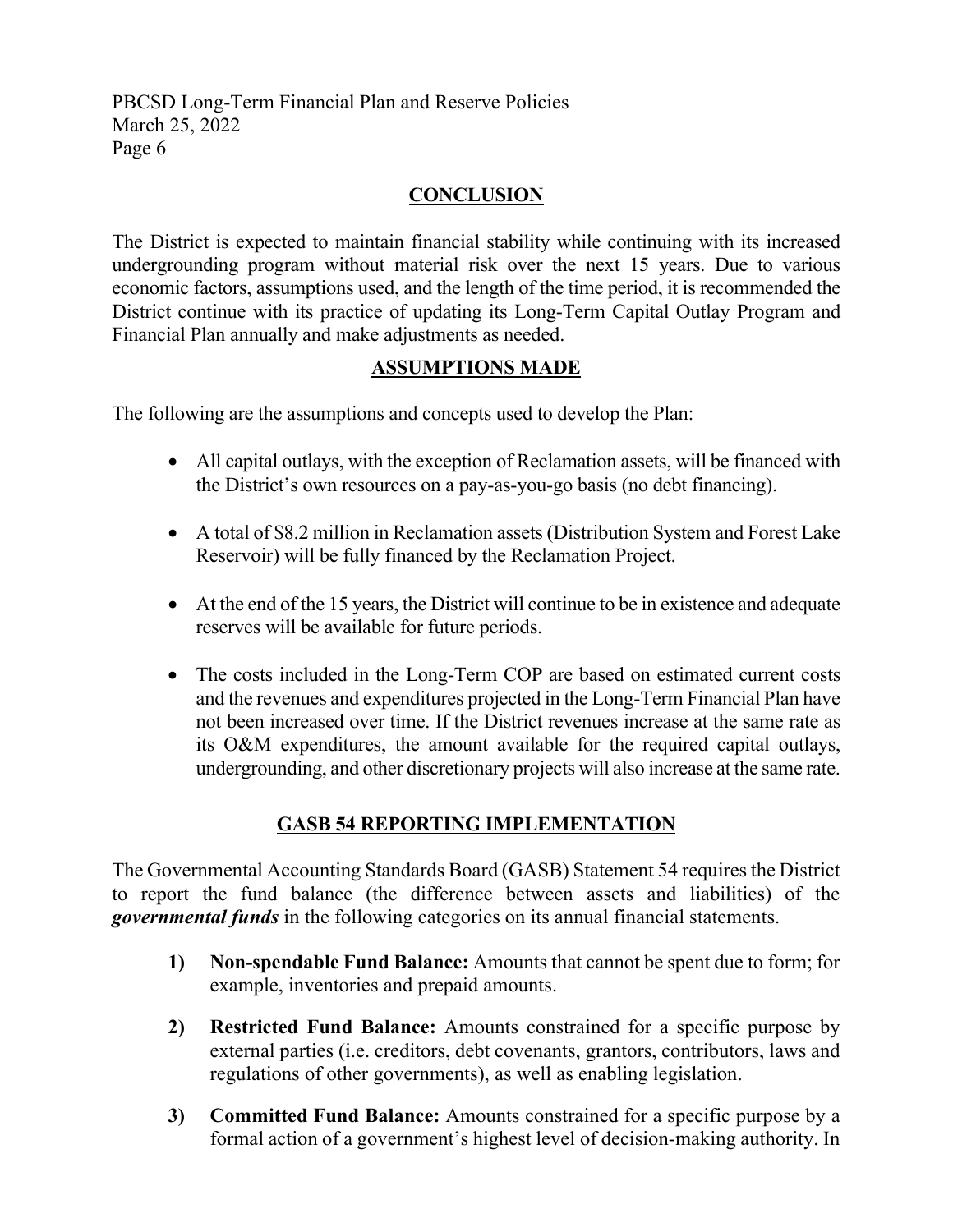> contrast to the "restricted" fund balance, the amounts in the committed fund balance can be removed or changed by a formal action of the same authority.

- **4) Assigned Fund Balance:** Amounts constrained by the government's intent to use funds for a specific purpose that are not otherwise non-spendable, restricted or committed. The decision to assign amounts can be made by a governing board or a body or official that has been delegated authority. Actions to remove or modify assignments therefore are not as strict.
- **5) Unassigned Fund Balance:** The residual amount which represents the fund balance that has not been classified as non-spendable, restricted, committed or assigned.

*Since GASB 54 applies only to the Financial Statements of the Governmental Funds, the amounts have been separately presented for the governmental and proprietary funds in the table below. The adoption of the plan will include the reporting of governmental funds in the below categories in the District's annual financial statements.*

| <b>Board Designation</b>           | Amount on<br>3/1/2022 | <b>Proprietary</b><br><b>Funds</b> | <b>Governmental</b><br><b>Funds</b> | <b>GASB 54</b><br><b>Reporting</b> |  |  |
|------------------------------------|-----------------------|------------------------------------|-------------------------------------|------------------------------------|--|--|
|                                    | \$ In Millions        |                                    |                                     |                                    |  |  |
| <b>Operations</b>                  | \$3.0                 | \$1.1                              | \$1.9                               | <b>Unassigned</b>                  |  |  |
| <b>O&amp;M Reserves</b>            | \$1.5                 | \$0.5                              | \$1.0                               | <b>Committed</b>                   |  |  |
| <b>Rate Stabilization Reserves</b> | \$1.6                 | \$1.6                              | \$0.0                               | N/A                                |  |  |
| <b>Capital Outlay Acquisition</b>  | \$7.8                 | \$4.2                              | \$3.6                               | <b>Committed</b>                   |  |  |
| <b>Capital Outlay Reserves</b>     | \$13.1                | \$8.1                              | \$5.0                               | <b>Committed</b>                   |  |  |
| <b>Total</b>                       | \$27.0                | \$15.5                             | \$11.5                              |                                    |  |  |

#### **BACKGROUND**

#### **METHOD USED IN ALLOCATION OF DISTRICT RESOURCES FOR CAPITAL OUTLAYS**

The following is an explanation of the District's fund structure used in the allocation of resources for the District's activities: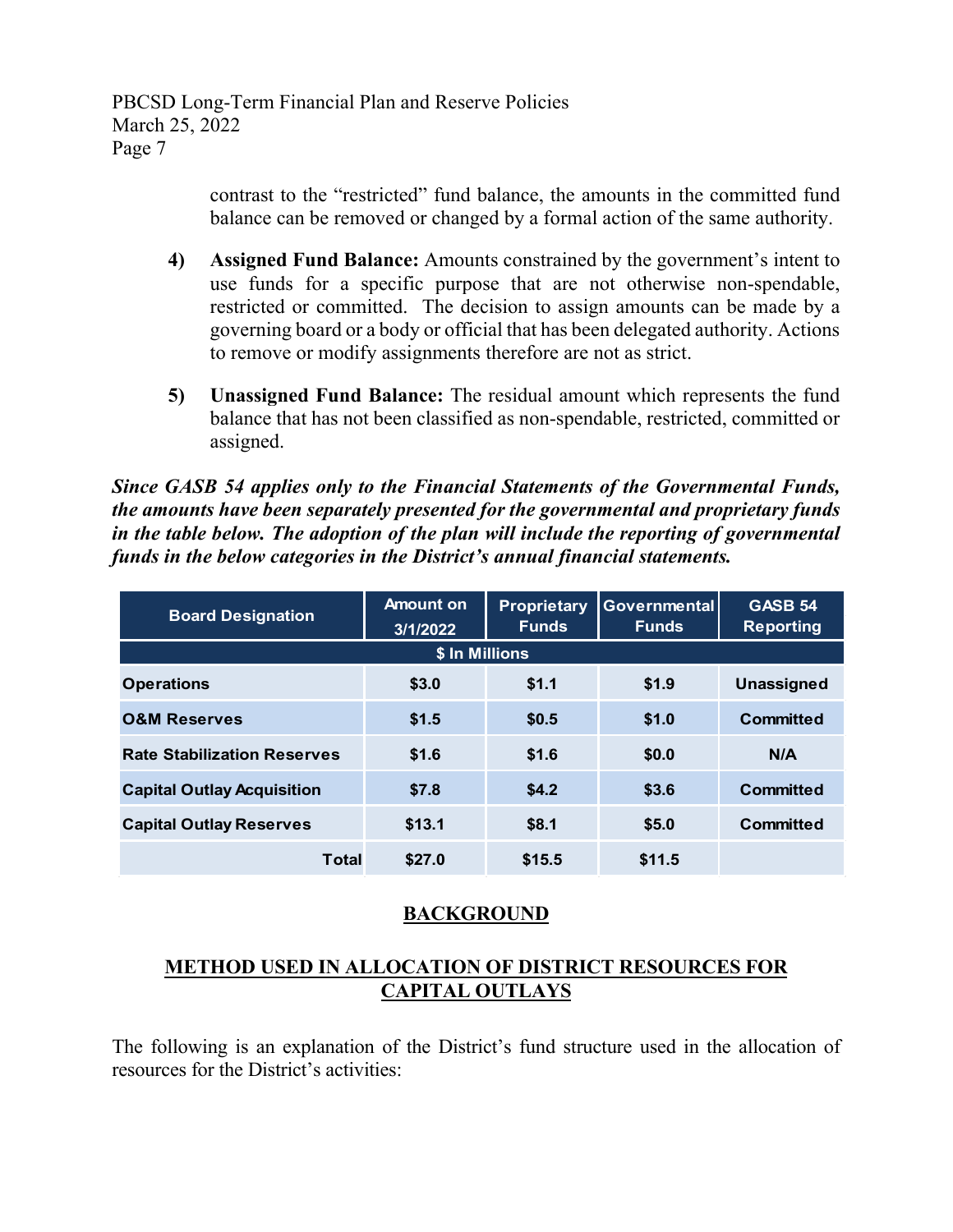#### **PBCSD FUND STRUCTURE**

State laws and accounting regulations require the local governments to use fund accounting, which involves maintaining and reporting resources and financial transactions separately for different types of activities. Accordingly, the District's accounting record statements are kept and annually reported in its financial statements in two main categories:

- **1. Governmental Funds** are used to account for and report the activities which are mainly financed through property taxes. The District's general government (administration and engineering), fire protection/emergency medical, supplemental law enforcement, and utility undergrounding services comprise its governmental fund activities.
- **2. Proprietary Funds** are used to account for and report the business-type activities which are financed, in whole or part, by fees paid by those who directly benefit from the service. The District's business-type activities include wastewater collection and treatment, solid waste, and recycled water distribution services.

The assets and liabilities of each of the two main categories explained above are kept in separate subcategories either based on restrictions imposed by external sources (i.e. law, debt covenants, creditors, contributors, etc.), or designations made by the District Board pursuant internal policies. Currently, there are no external restrictions imposed on District resources. Internally, the District's cash and investments are accounted for in six subcategories designated according to the District's operational needs and reserve policies.

## **PBCSD DISCRETIONARY INTERNAL FUND DESIGNATIONS**

The purpose of the internal designations is to identify necessary financial resources to meet current operational and capital outlay needs; and to set aside necessary resources for future needs (reserves) for sustained economic stability of the District. The District's internal policies apply to both governmental and proprietary funds. To provide clarity in understanding the District's overall financial position, the funds are combined in the Long-Term Financial Plan.

The designations and the current reserve policies are as follows:

- **1) Operations:** Designated to pay for ongoing operations and maintenance (O&M) expenses.
- **2) O&M Reserve:** Maintained to be used in the case of catastrophic or unforeseen events. The O&M Reserve is maintained at 10% of the current year O&M budget.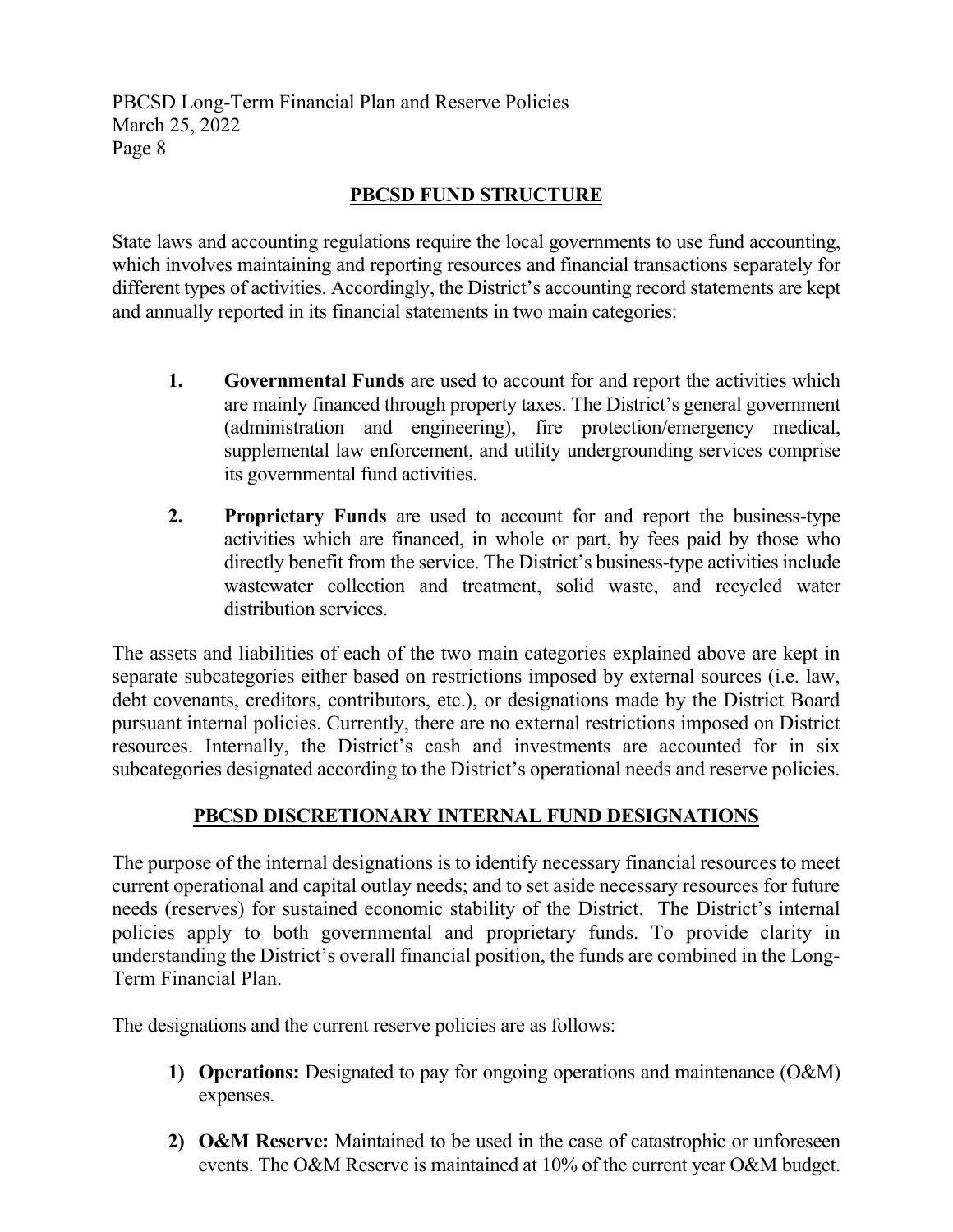> Every year upon adoption of the final budget, the O&M Reserve balance is adjusted to meet the 10% criteria by transferring the necessary amount from Operations. If the O&M Reserve is used during a fiscal year, it is replenished to the appropriate level as soon as sufficient revenue is available.

- **3) Rate Stabilization Reserve:** Established to help offset the impact of increases in wastewater service rates which may result from revenue fluctuations. It is maintained at 50% of the amount budgeted for wastewater operations and adjusted annually upon adoption of the final budget.
- **4) Capital Outlay Acquisition:** Designated for the committed construction projects and other capital equipment included in the current fiscal year's budget. During the year, the amounts required for the budgeted capital projects are transferred from the Capital Outlay Reserve and the Special Projects Reserve funds described below into the Acquisition fund.
- **5) Capital Outlay Reserve:** Established to set aside funds to finance the future capital outlays identified in the Long-Term COP with the exception of reclamation assets, which are financed by the Reclamation Project, and special projects described below.
- **6) Special Projects Reserve:** Designated to hold the resources available to finance discretionary projects such as the undergrounding of overhead utilities and addition/expansion of services.

## **FINANCING METHOD FOR CAPITAL OUTLAYS**

The long-term plan is based on financing the capital outlays with a combination of current cash resources and future annual revenue.

The following method has been used in determining the capital outlay reserve amount:

- $\triangleright$  An annual allocation for each Long-Term COP item has been determined using the estimated cost and useful life of each item (current replacement cost divided by useful life).
- $\triangleright$  An initial deposit has been calculated by multiplying the annual allocation determined above by the age of each the item. The intent is to ensure that monies for all prior year allocations have been set aside for each COP item.

This methodology is based on financing the capital outlays on a "pay-as-you-go" basis. When future annual contributions are added to the initial deposit, monies needed for each item will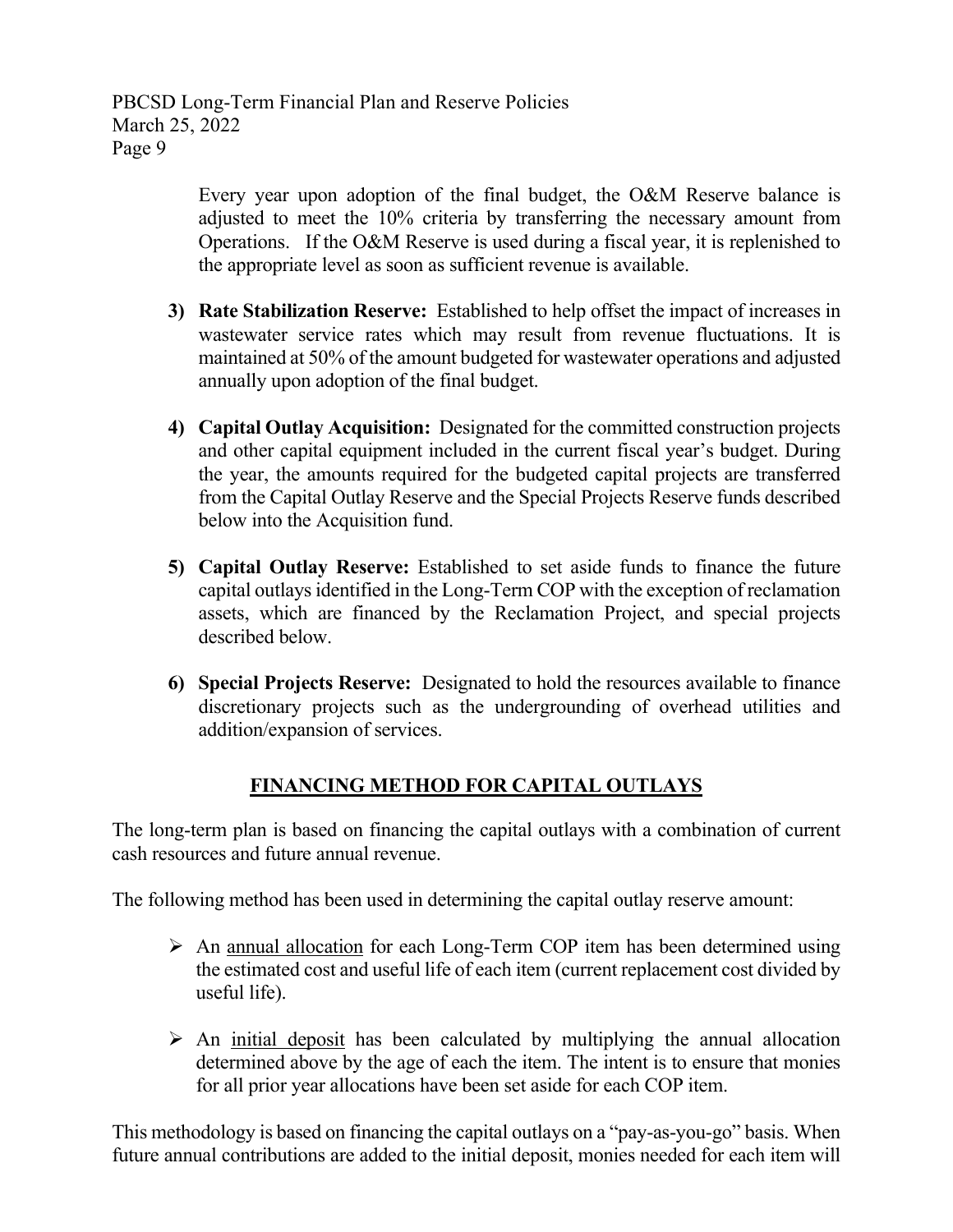be ready in the scheduled acquisition year. The following example illustrates this concept:

The Long-Term COP, Exhibit "B", fiscal year 2024-25 includes replacement of Fire Medic Truck 22. The cost of the truck is \$1.4 million, and the useful life is 10 years. Therefore, the recommended annual savings is  $$140,000 ($1,400,000/10 years)$ . Since the current truck is eight years old, an initial allocation of \$1,120,000 (\$140,000 x 8 years) is placed in Capital Outlay Reserve for this item. When the annual \$140,000 contribution is added over the next two years, the full replacement amount will be available in the year 2024-25. Thereafter, annual contributions will continue to finance future replacements. Similar calculations have been made for all items listed in the COP.

#### **VARIABLES TO MONITOR**

The resources that will be available for undergrounding of utilities and other discretionary projects may be impacted depending on changes in priorities and the following factors:

1) Availability of property taxes: The main revenue source of the District, property tax, makes up 82% of total current revenue. On two different occasions, the State shifted property tax revenue from enterprise special districts to help with its financial problems. The first shift, in fiscal year 1993-94, resulted in the permanent loss of over \$1 million in annual property tax revenue for the District. Another shift, resulted in a loss of an additional \$1.7 million over a two-year period (fiscal years 2004-05 and 2005-06) and ended in the beginning of fiscal year 2006-07 with constitutional protection for special districts thereafter. Since then, the State Legislative Analyst's Office had one unsuccessful proposal to authorize the counties to receive a portion of the water and wastewater district property taxes to finance certain responsibilities transferred to the counties from the State. Such a shift would have been allowed under the current law. Although lessened, there may always be the risk of property tax revenue loss for the District.

In addition to the State takeaways, the economy, in particular the changes in real estate market impact the District's property tax revenue. In fiscal year 2010-11 the property tax revenue declined as a result of the decline in the market and adjustments made in property valuations. The property tax revenue increased continually since then following the national expansionary monetary and fiscal policies. The future policies of the Federal Government and the Federal Reserve; as well as other economic conditions may impact assessed values and resulting property tax revenue which needs to be monitored and considered in future decision making.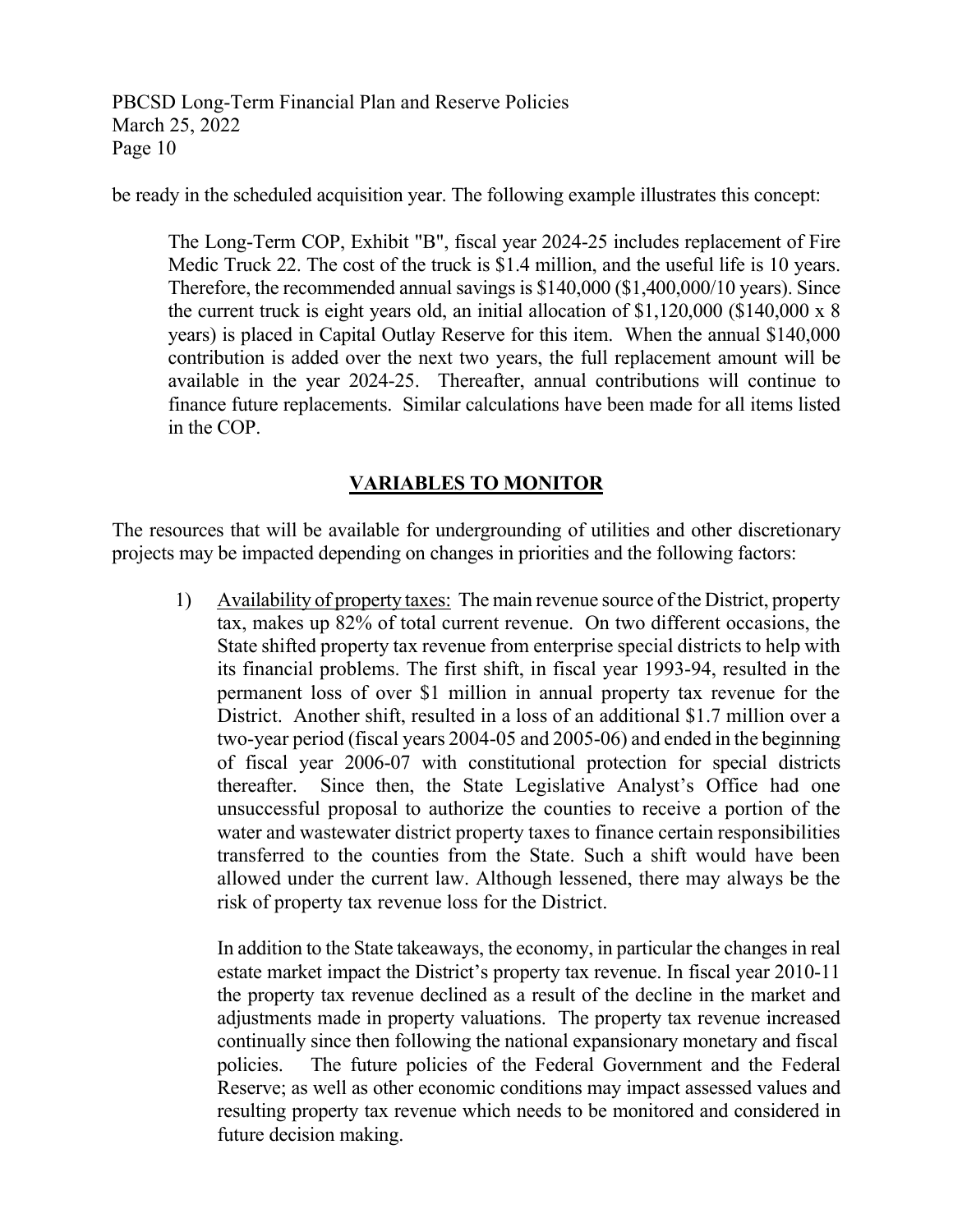> 2) The rate of change in other revenues and expenses: Over the last decade, the expenditures increased due to the expansion and addition of services. The District undertook new programs including: addition of a fourth firefighter on a fire truck (requires three personnel positions), 24/7 paramedic service from both fire stations, water rescue program, increased fire command personnel, additional fire ladder truck, increased commitment for open space clearance for fire protection, one additional maintenance department position, a traffic enforcement program, SCADA and other technology investments, community service events (i.e. annual household hazardous waste collection and emergency preparedness events), and undergrounding of utilities. The cost of fire service was also impacted due to changes in labor laws which prescribe the overtime rules and regular work hours for firefighting personnel and increases in pension and other retirement benefit costs. The increase in property tax revenue, the main funding source of the District, was high enough to finance the abovementioned expansions in services.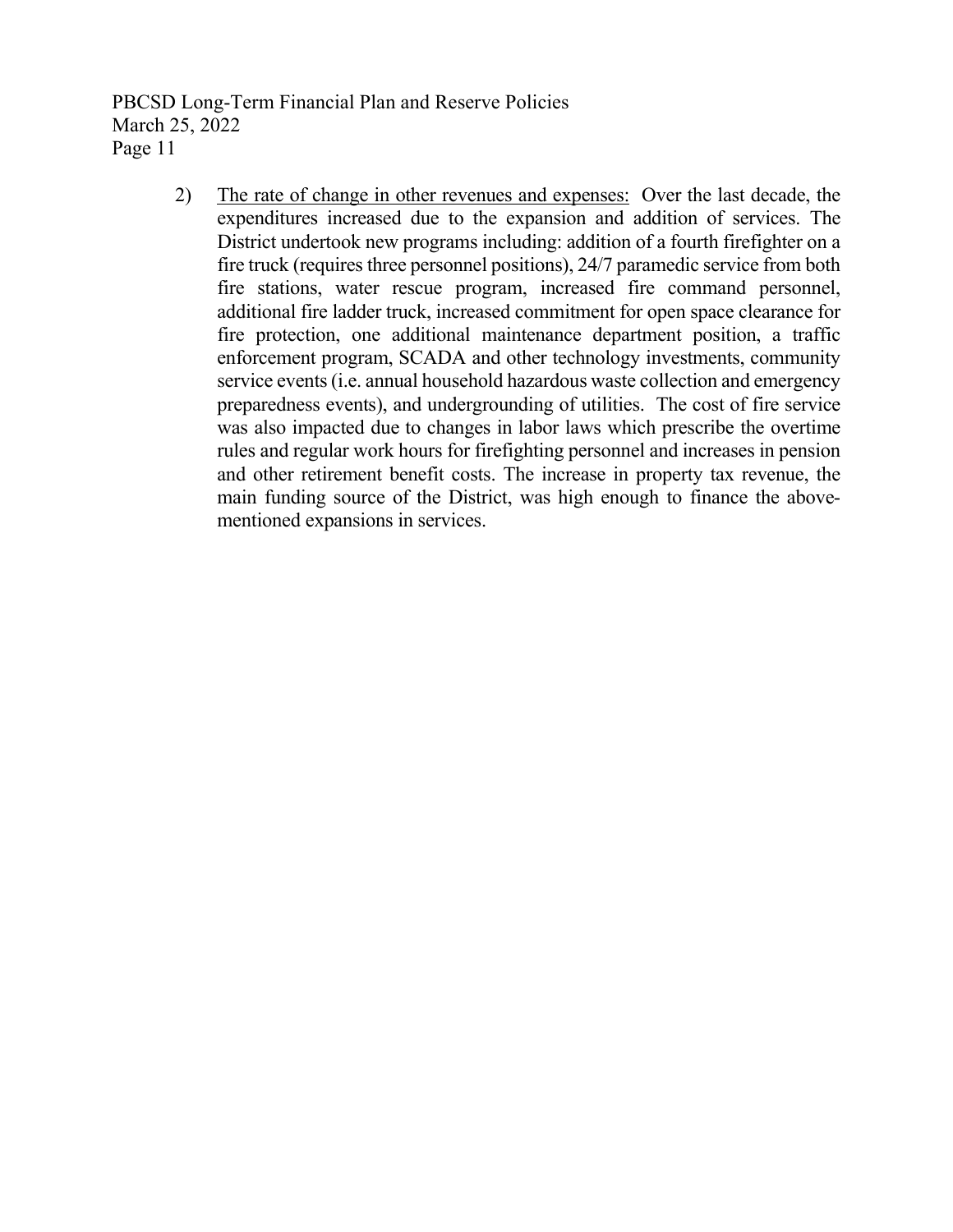**March 25, 2022 Page 12**



|                           | <b>Mar 2022</b> | Apr 2022  | May 2022 |             | <b>Jun 2022</b> |           | <b>Jul 2022</b> |              | Aug 2022 |           | <b>Sep 2022</b> |           | Oct 2022 |         | <b>Nov 2022</b> |         | Dec 2022 |            |
|---------------------------|-----------------|-----------|----------|-------------|-----------------|-----------|-----------------|--------------|----------|-----------|-----------------|-----------|----------|---------|-----------------|---------|----------|------------|
|                           |                 |           |          |             |                 |           |                 |              |          |           |                 |           |          |         |                 |         |          |            |
| <b>Beginning Balance</b>  | 3.000.000 S     | 805,000   |          | \$5.113.000 |                 | 4.616.000 |                 | 2,770,000 \$ |          | 2.187.000 |                 | 1.731.000 |          | 718.000 |                 | 125.000 |          | 231.000    |
| Revenue                   | 427.000         | 6.500.000 |          | 79.000      |                 | 435.000   |                 | 151.000      |          | 131.000   |                 | 152.000   |          | 73.000  |                 | 653.000 |          | 10.897.000 |
| <b>Total Expenditures</b> | 2.622.000       | 2.192.000 |          | 576.000     |                 | 2.281.000 |                 | 734.000      |          | 587.000   |                 | 1.165.000 |          | 666.000 |                 | 547.000 |          | 2.410.000  |
| <b>Ending Balance</b>     | 805,000 \$      | 5.113.000 |          | 4.616.000   |                 | 2.770.000 |                 | 2.187.000 \$ |          | .731.000  |                 | 718.000   |          | 125.000 |                 | 231.000 |          | 8.718.000  |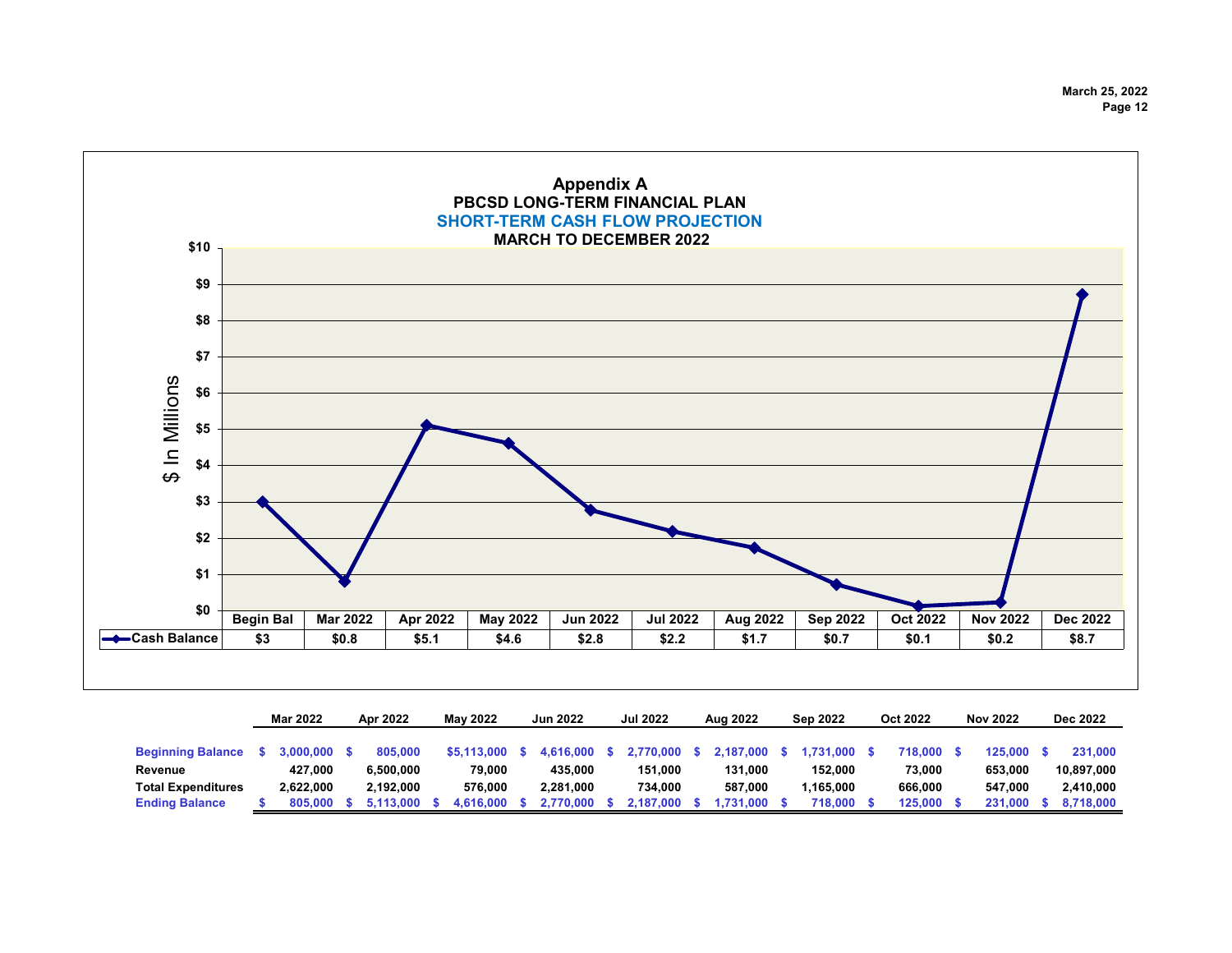#### **ANNUAL REVENUES, CAPITAL EXPENDITURES, AND RESERVE BALANCES APPENDIX B**

|                                                                            | <b>FISCAL YEAR</b> |              |                                     |              |                 |           |              |               |  |  |  |  |
|----------------------------------------------------------------------------|--------------------|--------------|-------------------------------------|--------------|-----------------|-----------|--------------|---------------|--|--|--|--|
|                                                                            | 2021-22            | 2022-23      | 2023-24                             | 2024-25      | 2025-26         | 2026-27   | 2027-28      | 2028-29       |  |  |  |  |
| <b>CAPITAL RESERVE BEGINNING BALANCE</b>                                   |                    | \$13,065,000 | \$12,628,000                        | \$14,786,000 | \$10,966,000    | 7,372,000 | 9,585,000    | \$12,787,000  |  |  |  |  |
| <b>REVENUES:</b>                                                           |                    |              |                                     |              |                 |           |              |               |  |  |  |  |
| <b>Annual Revenue Allocation</b>                                           |                    |              |                                     |              |                 |           |              |               |  |  |  |  |
| <b>Capital Outlays &amp; Special Projects</b>                              |                    | 5,100,000    | 5,100,000<br>5,100,000<br>5,100,000 |              | 5,100,000       | 5,100,000 | 5,100,000    |               |  |  |  |  |
| <b>TOTAL REVENUES</b>                                                      |                    | 5,100,000    | 5,100,000                           | 5,100,000    | 5,100,000       | 5,100,000 | 5,100,000    | 5,100,000     |  |  |  |  |
| <b>CAPITAL EXPENDITURES:</b>                                               |                    |              |                                     |              |                 |           |              |               |  |  |  |  |
| <b>Long-Term Capital Outlay</b>                                            |                    |              |                                     |              |                 |           |              |               |  |  |  |  |
| Plan Items (*)                                                             |                    | 5,337,000    | 2,742,000                           | 4,120,000    | 3,894,000       | 2,687,000 | 1,698,000    | 1,481,000     |  |  |  |  |
| <b>Undergrounding Projects</b>                                             |                    | 200,000      | 200,000                             | 4,800,000    | 4,800,000       | 200,000   | 200,000      | 4,800,000     |  |  |  |  |
| <b>TOTAL EXPENDITURES</b>                                                  |                    | 5,537,000    | 2,942,000                           | 8,920,000    | 8,694,000       | 2,887,000 | 1,898,000    | 6,281,000     |  |  |  |  |
| <b>REVENUES OVER EXPENDITURES</b>                                          |                    | (437,000)    | 2,158,000                           | (3,820,000)  | (3,594,000)     | 2,213,000 | 3,202,000    | (1, 181, 000) |  |  |  |  |
| <b>CAPITAL RESERVE ENDING BALANCE:</b>                                     | \$13,065,000       | \$12,628,000 | \$14,786,000                        | \$10,966,000 | 7,372,000<br>ъ. | 9,585,000 | \$12,787,000 | \$11,606,000  |  |  |  |  |
| <b>Required Capital Outlay Reserve</b>                                     | 14,500,000         | 11,663,000   | 11,421,000                          | 9,801,000    | 8,407,000       | 8,220,000 | 9,022,000    | 10,041,000    |  |  |  |  |
| <b>Excess / (Deficient) Funding for</b><br><b>Special Projects Reserve</b> | (1,435,000)        | 965,000      | 3,365,000                           | 1,165,000    | (1,035,000)     | 1,365,000 | 3,765,000    | 1,565,000     |  |  |  |  |

#### **Notes:**

**(\*): Recycled Water Distribution System Assets are financed through Reclamation Project reimbursements and are not included.**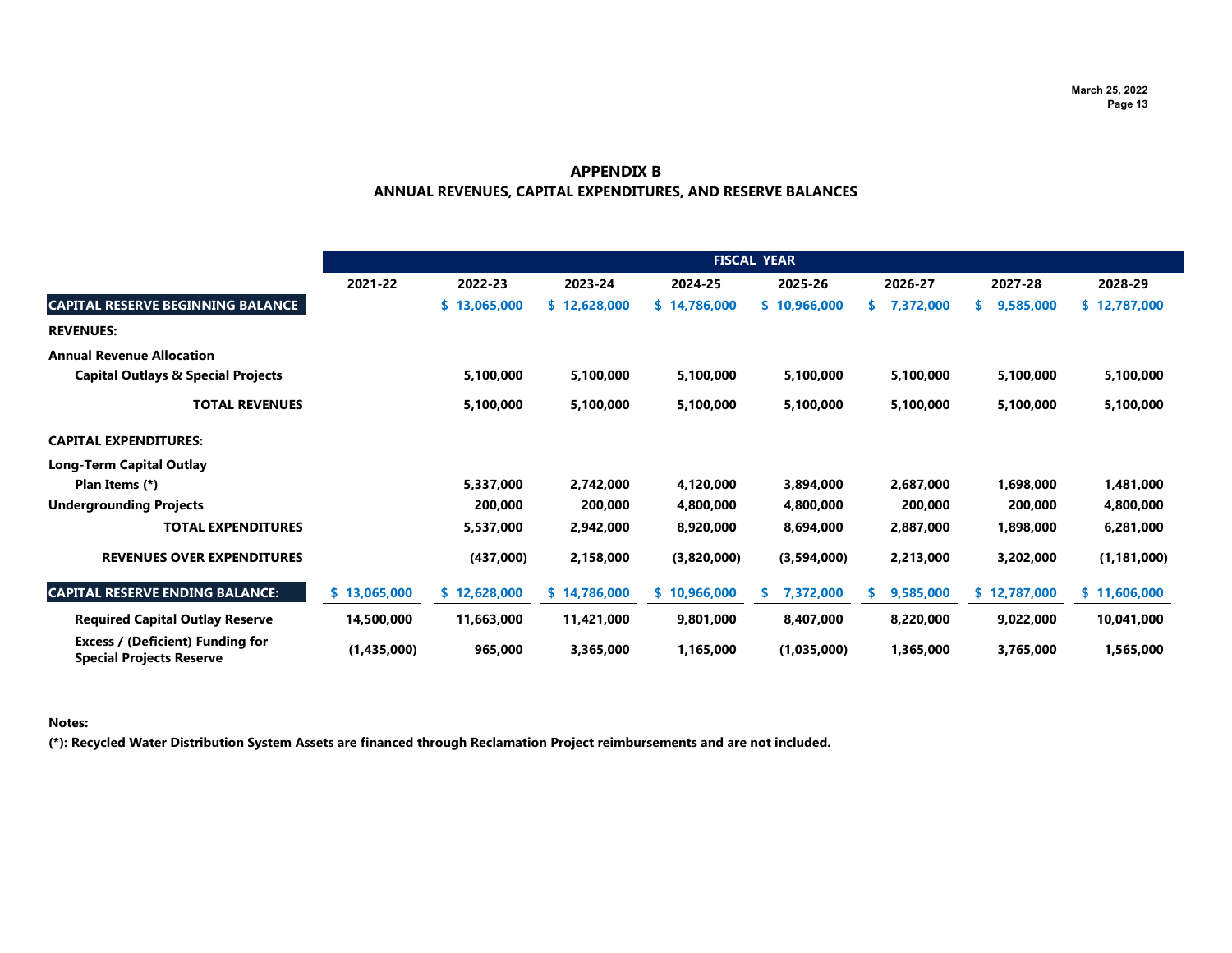#### **ANNUAL REVENUES, CAPITAL EXPENDITURES, AND RESERVE BALANCES APPENDIX B**

|                                                                            |              |              |              |              | <b>FISCAL YEAR</b> |              |              |                         |  |
|----------------------------------------------------------------------------|--------------|--------------|--------------|--------------|--------------------|--------------|--------------|-------------------------|--|
|                                                                            | 2029-30      | 2030-31      | 2031-32      | 2032-33      | 2033-34            | 2034-35      | 2035-36      | 2036-37<br>\$18,844,000 |  |
| <b>CAPITAL RESERVE BEGINNING BALANCE</b>                                   | \$11,606,000 | \$10,320,000 | \$13,467,000 | \$16,303,000 | \$14,655,000       | \$13,056,000 | \$15,278,000 |                         |  |
| <b>REVENUES:</b>                                                           |              |              |              |              |                    |              |              |                         |  |
| <b>Annual Revenue Allocation</b>                                           |              |              |              |              |                    |              |              |                         |  |
| <b>Capital Outlays &amp; Special Projects</b>                              | 5,100,000    | 5,100,000    | 5,100,000    | 5,100,000    | 5,100,000          | 5,100,000    | 5,100,000    | 5,100,000               |  |
| <b>TOTAL REVENUES</b>                                                      | 5,100,000    | 5,100,000    | 5,100,000    | 5,100,000    | 5,100,000          | 5,100,000    | 5,100,000    | 5,100,000               |  |
| <b>CAPITAL EXPENDITURES:</b>                                               |              |              |              |              |                    |              |              |                         |  |
| <b>Long-Term Capital Outlay</b>                                            |              |              |              |              |                    |              |              |                         |  |
| Plan Items (*)                                                             | 1,586,000    | 1,753,000    | 2,064,000    | 1,948,000    | 1,899,000          | 2,878,000    | 1,534,000    | 1,417,000               |  |
| <b>Undergrounding Projects</b>                                             | 4,800,000    | 200,000      | 200,000      | 4,800,000    | 4,800,000          | 0            | 0            | 0                       |  |
| <b>TOTAL EXPENDITURES</b>                                                  | 6,386,000    | 1,953,000    | 2,264,000    | 6,748,000    | 6,699,000          | 2,878,000    | 1,534,000    | 1,417,000               |  |
| <b>REVENUES OVER EXPENDITURES</b>                                          | (1,286,000)  | 3,147,000    | 2,836,000    | (1,648,000)  | (1,599,000)        | 2,222,000    | 3,566,000    | 3,683,000               |  |
| <b>CAPITAL RESERVE ENDING BALANCE:</b>                                     | \$10,320,000 | \$13,467,000 | \$16,303,000 | \$14,655,000 | \$13,056,000       | \$15,278,000 | \$18,844,000 | \$22,527,000            |  |
| <b>Required Capital Outlay Reserve</b>                                     | 10,955,000   | 11,702,000   | 12,138,000   | 12,690,000   | 13,291,000         | 12,913,000   | 13,879,000   | 14,962,000              |  |
| <b>Excess / (Deficient) Funding for</b><br><b>Special Projects Reserve</b> | (635,000)    | 1,765,000    | 4,165,000    | 1,965,000    | (235,000)          | 2,365,000    | 4,965,000    | 7,565,000               |  |

#### **Notes:**

**(\*): Recycled Water Distribution System Assets are financed through Reclamation Project reimbursements and are not included.**